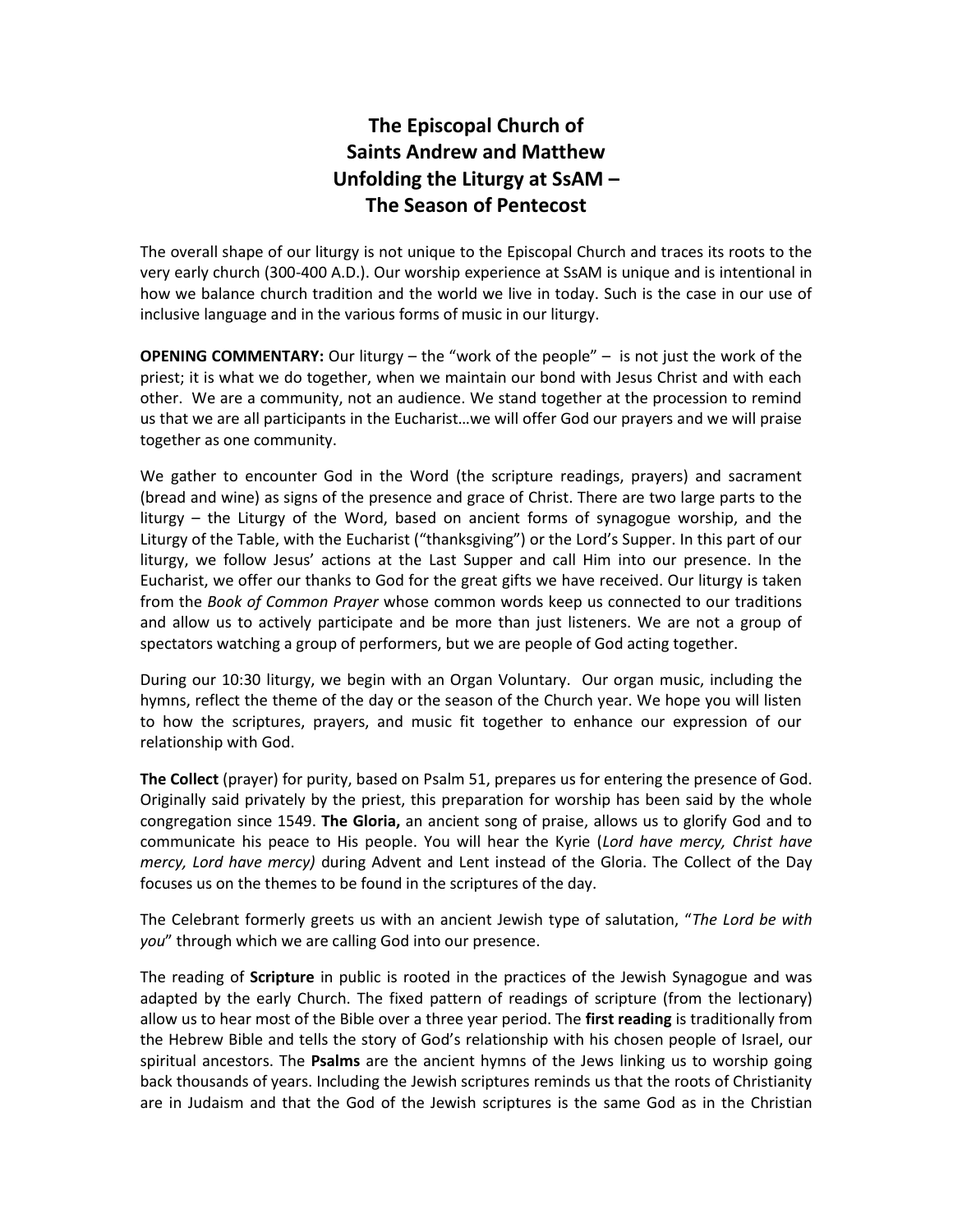scriptures. The **second reading** is often from one of the letters attributed to Paul, the apostle who helped found the early church, or from the Book of Acts .

The final reading is from one of the four **Gospels**, read by a member of the clergy, through which we hear the words and actions of Jesus Christ. In Year A - Matthew, Year B-Mark, Year C-Luke. John is read in each year during the major seasons of Christmas, Lent and Easter. The church year changes with Advent I. We are currently in year C.

The **Gospel Procession** reminds us that it is our responsibility to carry the Good News of Jesus Christ into all the world. We stand, as we are able, to listen to this reading. Some Episcopalians will trace a cross with their thumb over their forehead, lips and heart. This "enacted prayer" asks that the Gospel be inscribed in our minds, spoken with our lips and loved in our hearts.

Listening to the scripture, rather than reading them, opens you up to hearing the stories differently, no matter how many times you have heard them. We encourage you to put your service leaflet down and give it a try. We hope you will take the service leaflet with you so you can pray the prayers and read the scripture during the week.

The **sermon** (or homily if it is a shorter teaching) breaks open the readings and helps us explore their meaning and application in our daily lives.

**The Creed** (belief) or Affirmation expresses the faith of the whole Church. The Creed (in whatever form) affirms God as Trinity: Father, Son and Holy Spirit.

In the **prayers of the people**, we pray together for the Church, world leaders, ourselves, the ill and the departed. We, as part of the whole church, are united in prayer. There are several forms in the *Book of Common Prayer*, but Christina Lee composes our PoTP. Our lectors (readers) strive to *pray* the prayers and not just read them. You are encouraged to put the service leaflet down, to listen and to pray.

We exchange **the Peace** in the spirit of friendship and reconciliation and in the love of God. This is part of our preparation for the Holy Eucharist so we can approach God's table in love and charity with one another. It is a time for welcoming the stranger, for reconciliation and friendship, but is not a time to catch up with the latest news. Save that for coffee hour! Some consider the exchange of the Peace as the hinge between the Liturgy of the Word and the Liturgy of the Table. In the first part of the service, we have been re-made into new people; the Peace expresses this and then we are ready to go to the Table to celebrate the sacrament of communion. You will note that the Celebrant moves to the Table (altar), focusing us on the meal which we will share.

There are four actions in the Liturgy of the Table, each mirroring the Lord's actions at the Last Supper: Our Lord **took** bread and wine; He **gave** thanks; He **broke** the bread; and He **gave** the bread and wine to his disciples. During the Offertory, we take by gathering gifts (bread, wine, and monetary) and presenting them to God and the Church at the Altar.

The Celebrant's hands are outstretched and uplifted in the orans position during the Eucharistic Prayer. This is believed to be the most ancient form of prayer, the one that Jesus knew. Reflecting openness and acceptance towards God, it is not limited to priests! Give it a try. You may be surprised at the affect the position of your hands has on your spirit. You may notice that